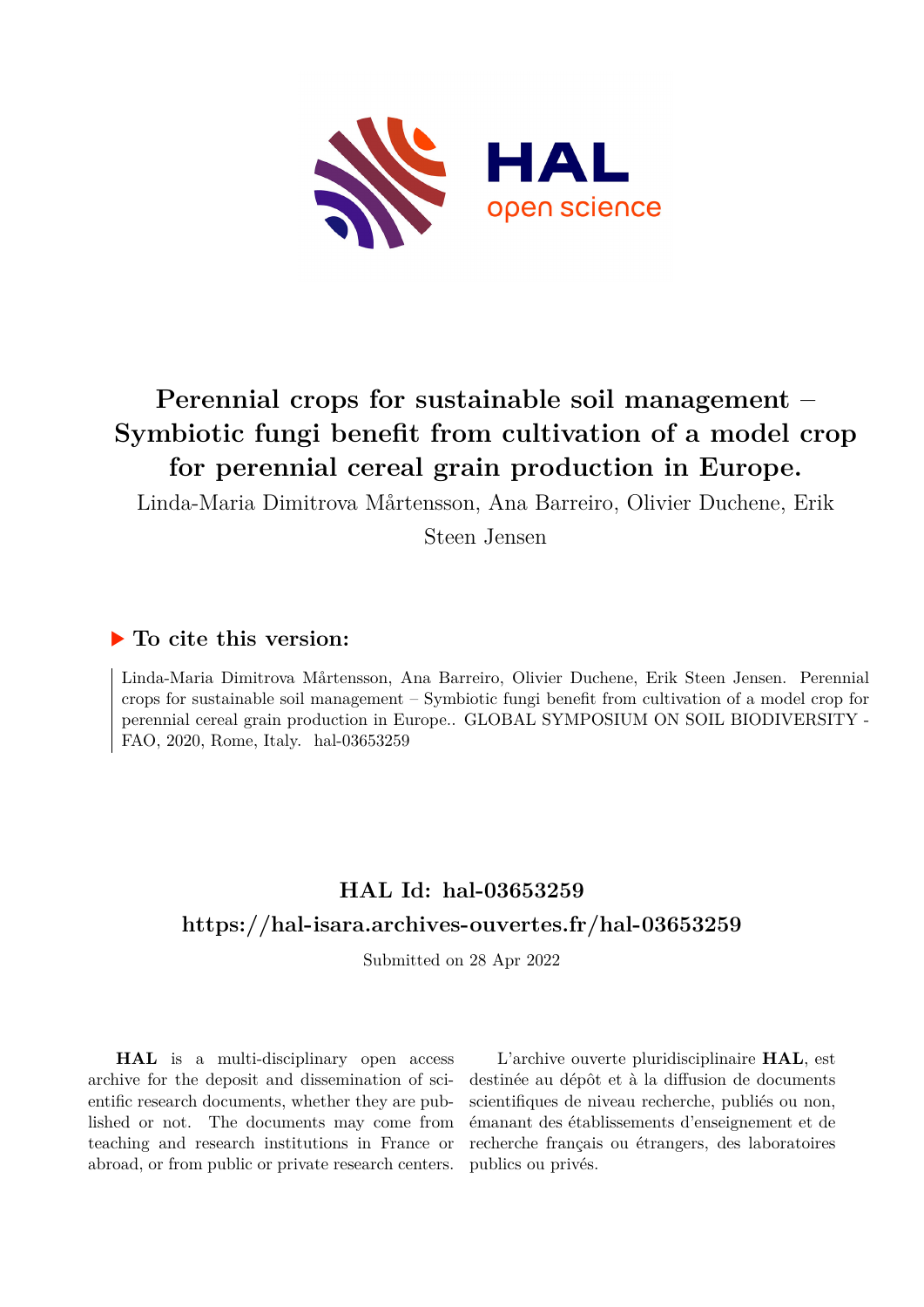#### **GLOBAL SYMPOSIUM ON SOIL BIODIVERSITY |** FAO HQ | Rome, Italy, 10-12 March 2020

#### **Perennial crops for sustainable soil management – Symbiotic fungi benefit from cultivation of a model crop for perennial cereal grain production in Europe**

*Linda-Maria Dimitrova Mårtensson1,\* , Ana Barreiro <sup>2</sup> , Olivier Duchene<sup>3</sup> , Erik Steen Jensen<sup>4</sup>*

<sup>1</sup>Swedish University of Agricultural Sciences, Department of Biosystems and Technology,

[Linda.Maria.Martensson@slu.se,](mailto:Linda.Maria.Martensson@slu.se) +4640415129

<sup>2</sup>Swedish University of Agricultural Sciences, Department of Biosystems and Technology, [Ana.Barreiro@slu.se](mailto:Ana.Barreiro@slu.se) <sup>3</sup>ISARA-Lyon, <u>olduchene@isara.fr</u>

<sup>4</sup>Swedish University of Agricultural Sciences, Department of Biosystems and Technology, [Erik.Steen.Jensen@slu.se](mailto:Erik.Steen.Jensen@slu.se)

#### **Abstract summary**

*Thinopyrum intermedium* (intermediate wheatgrass) is used as a model for future perennial cereal grain production and the influence of agricultural perennialization was assessed in terms of the abundance of arbuscular mycorrhizal fungi (AMF) in soil. *T. intermedium* proved to promote higher abundance of AMF in comparison to conventional, but also organic, annual wheat production as well as in comparison to annual wheat and rye under no-tillage cultivation. Our results indicate improved conditions for mycorrhizal fungi in perennial cereal production stands. We suggest that there may be a potential of this crop-microbe interaction to enhance nutrient status of the crop as well as crop performance, due to hyphal networks and improved soil structure.

*Keywords: Mycorrhizal fungi, soil fungi, soil ecology, perennial cereal grain crops, agriculture, soil ecosystem services*

#### **Introduction, scope and main objectives**

Intensive agricultural practices are important drivers to the global loss of soil biodiversity and soil functions (Tsiafouli et al 2015). Thus, innovative management practices to improve soil biodiversity needs to be implemented in contemporary agriculture. *Thinopyrum intermedium* (intermediate wheatgrass) provide a perennial, multifunctional and multipurpose cereal crop (Duchene et al 2019). A shift from systems based on annuals to perennial grain-crop production with permanent to semi-permanent plant cover, without the negative consequences of inverting soil tillage, is expected to benefit the delivery of soil ecosystem services (Crews et al 2016). The soil microbial community structure and biomass can be used as early indicators of the effects of changed cropping practices on the soil quality. In particular, the hyphal growth of fungal organism groups, i.e. saprotrophic (Barreiro et al 2018) and mycorrhizal fungi (Hydbom et al 2017), benefit from less disturbance, and extensive management in general (Barreiro et al 2019). This would fulfil part of the second global Sustainable Development Goals (SDGs), calling for more resilient agricultural practices, enhancing both productivity and ecosystem quality. Increased soil biodiversity would also contribute to SDGs 12, 13 and 14 through improved efficiency in the management of natural resources, improved climate resilience as well as reduced nutrient loss. We determined the effect of agricultural perennialization of arable cropping systems by *T. intermedium* on the soil microbiome. We hypothesize that biomass of arbuscular mycorrhizal fungi (AMF) will be higher in the soil under perennial cereal crops compared to under annual cereals.

#### **Methodology**

Mycorrhizal biomass indicators were analyzed in two field experiments. One field experiment was carried out at Alnarp (55.65°N, 13.06°E) in southernmost Sweden (established 2016), and another one in Maubec (50.37°N, 4.48°E) in southeast France (established in 2017). The Swedish experiment included sole crop stands of *T. intermedium* under organic management, intercrops of *T. intermedium* and *Medicago sativa*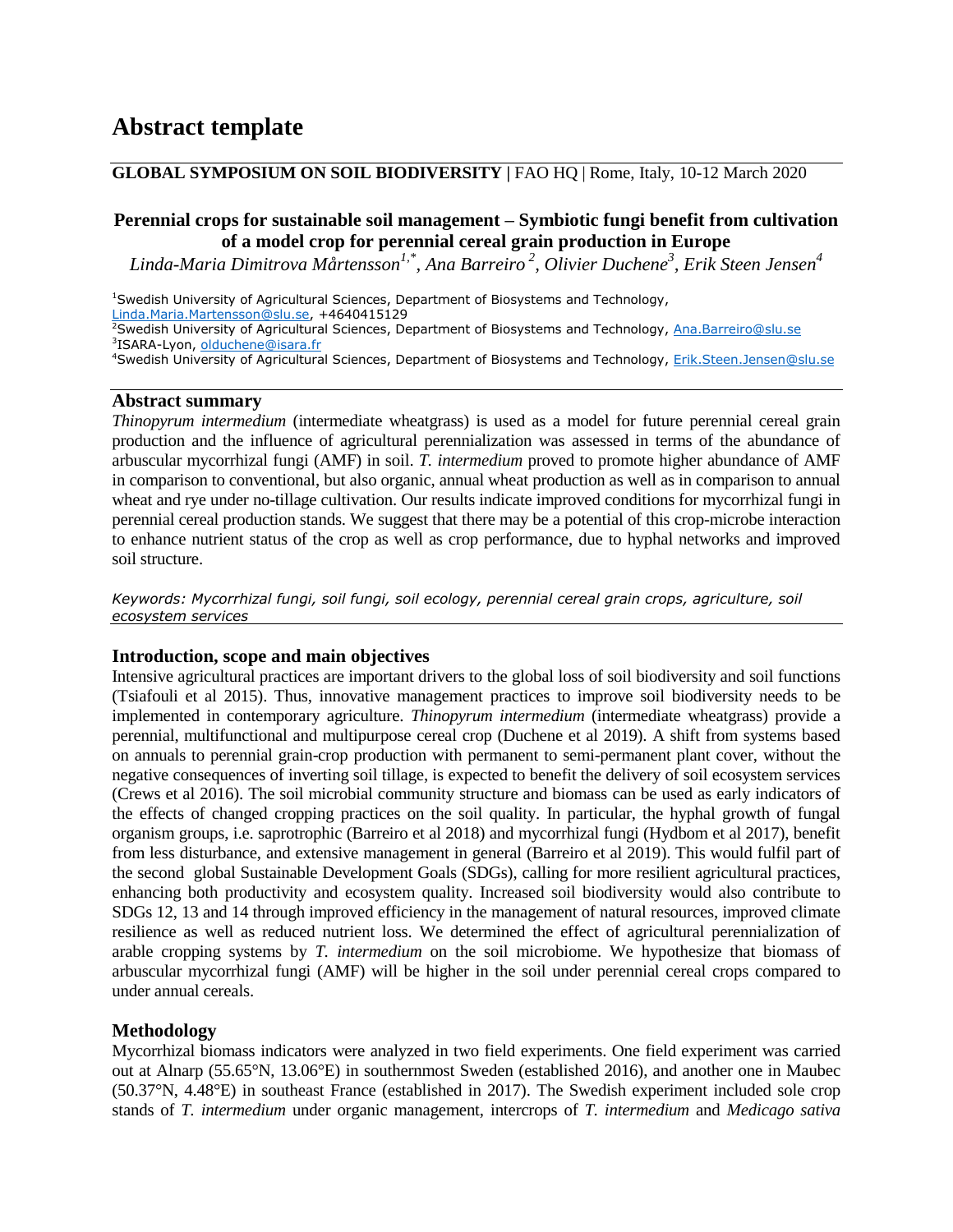(lucerne) under organic management, and *Tritium aestivum* (winter wheat) under conventional and organic management. The French experiment included conventional sole crop stands of *T. intermedium* in an annual grain crops rotation with *T. aestivum* (2017-2018), with direct sowing applied since 2007. Both experiments were replicated in four blocks for each treatment/crop. Soil sampling took place at the end of the growing season in 2018 using soil cores were four sub-samples made up one composite sample for each sampling depth and treatment plot.

Phospholipid fatty acid (PLFA) and neutral lipid fatty acid (NLFA) 16:1ω5 were used as indicators of AMF biomass (Olsson 1999; Frostegård and Bååth 1996; Olsson et al 1995). PLFA 16:1ω5 indicate both arbuscular mycorrhizal fungi (AMF) and Gram negative (G-) bacteria (Olsson 1999; Frostegard and Bååth 1996; Olsson et al 1995), thus, the NLFA 16:1ω5 is used as an accompanying indicator of AMF due to its high correlation with AMF spore counts in soil (Sharma and Buyer 2015). PLFAs and NLFAs were extracted using the protocol presented by Frostegård et al (1993) using CHCl<sub>3</sub>:MeOH:citrate buffer (1:2:0.8  $v/v/v$ ). The lipids were separated using pre-packed silica columns subsequently rinsed with CHCl<sub>3</sub> (neutral lipids) and MeOH (phospholipids). The neutral and phospholipids were subjected to methanolysis after adding FAME 19:0 as internal standard, and the resulting fatty acid methyl esters quantified by gas chromatography with flame ionization detector (GC-17A, Shimadzu).



**Figure 1:** I) The abundance of neutral lipid and phospholipid fatty acid indicators (nmol g<sup>-1</sup> dw soil) of arbuscular mycorrhizal fungi (AMF\_P and AMF\_N) in the conventional annual wheat (CON), organic annual wheat (ORG), organic perennial wheatgrass (PER), organic perennial wheatgrass and lucerne intercrop (PER IC) in the SITES AGROECOLOGICAL FIELD EXPERIMENT (SAFE) at Lönnstorp, SLU, Sweden. II) The abundance of AMF\_P and AMF\_N (nmol  $g^{-1}$  dw soil) in perennial wheatgrass (PER) and annual wheat (ANN) at Maubec, France. Data are presented as means from each sampling depth (cm) and crop treatment with standard deviations. Different letters indicate differences at the significance level of  $p<0.05$ . Upper case letters are used for AMF\_P and lower case letters for AMF\_N.

#### **Results**

In the Swedish experiment, the abundance of the one of the biomass indicators of AMF was higher in the perennial sole crop than in the three other crops at the 0-30 cm soil level ( $F_{AMF,N}$ = 13.48 (df=3) p<0.001) (Fig. 1:I). The biomass indicators of AMF ( $F_{AMF_P}$ =112.6 (df=1) p<0.001;  $F_{AMF_N}$ =38.54 (df=1) p<0.001) decreased from 0-30 cm to 30-60 cm depth. In the French experiment, the abundance of PLFA biomass indicator of AMF was higher in the perennial sole crop than in the annual crops at the level of 0-10 and 10-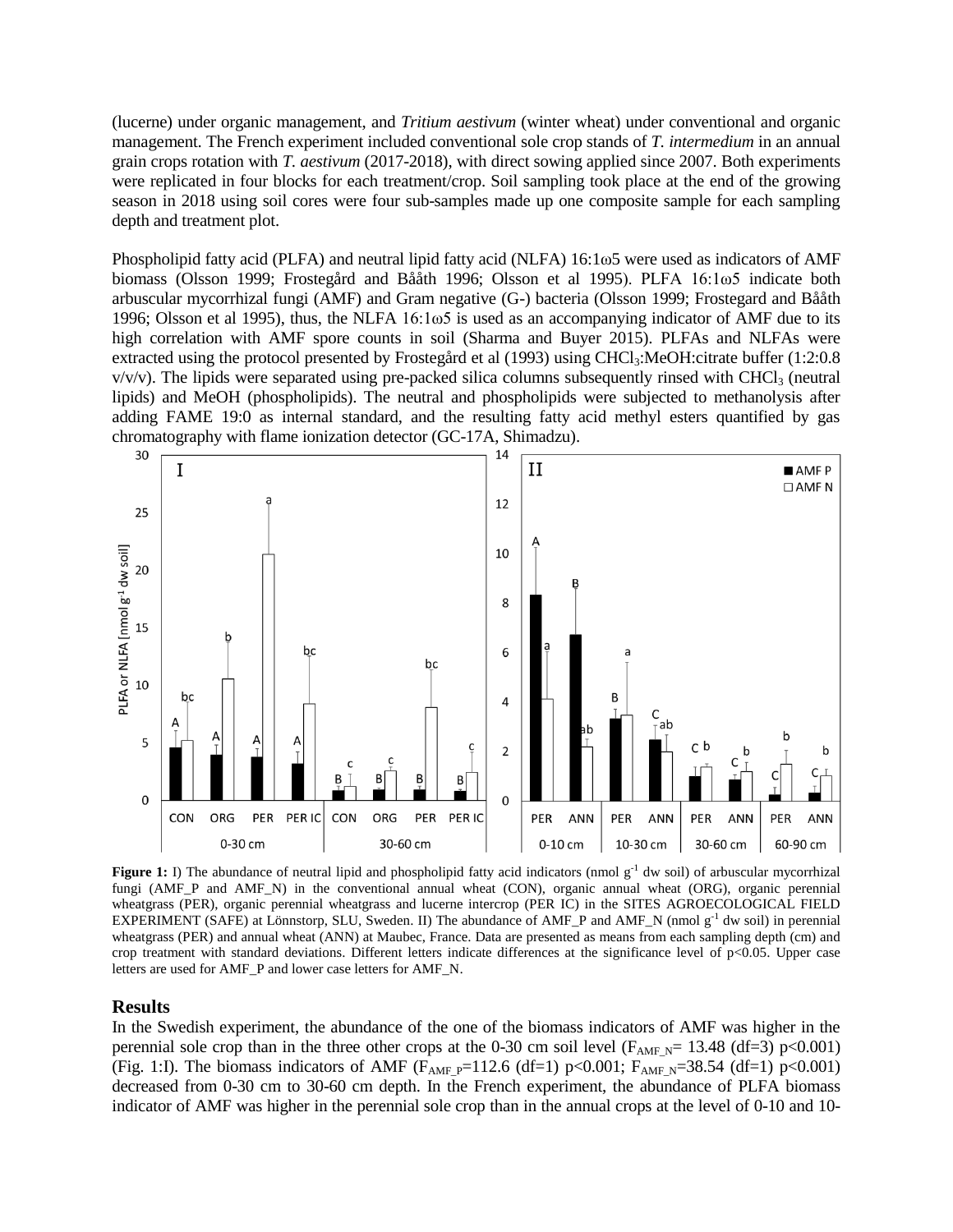30 cm soil depth  $(F_{AMF_P}=4.441 \text{ (df=1) p<0.05) (Fig. 1:II)}$ . The biomass indicators of AMF was generally higher in the upper soil level than further down the soil profile ( $F_{AMF}$  p= 121.1 (df=3) p<0.001;  $F_{AMF,N}$ =6.516 (df=3) p<0.01).

#### **Discussion**

Our hypothesis was partly confirmed in the Swedish experiment through the higher abundance of the NLFA marker for AMF biomass. The lack of influence on the PLFA marker for AMF biomass may be due to the rather young age of the perennial stand. The high abundance, and clear response, of the NLFA AMF marker reflect the larger abundance of spores AMF spore counts (Sharma and Buyer 2015) in soil under the perennial crop. The slightly higher abundance of the NLFA marker of AMF biomass in organic wheat may be an early result of zero use of fungicides. The French experiment confirms the expectation to increase abundance of AMF biomass in soil under the perennial crop. It has been shown that AMF colonization increases with increasing age of co-occurring plant (Grigera et al. 2007, Zimmermann et al. 2016). Further questions to explore is the potential to increase the plant´s ability to acquire nutrients (Tran et al 2019) and the potential of AMF to improve soil structure and related soil functions. Intercropping with legumes, to exploit biological  $N_2$  fixation, is an important measure to contribute to sustainable development (Voisin et al, 2014) through increased yield stability (Raseduzzaman & Jensen 2017) and the potential higher biomass N concentration and N accumulation in the intercropped partner (Boller and Nösberger, 1987). The occurrence of  $N_2$  fixing bacteria and the higher levels of accessible soil N usually benefit the abundance of AMF. Our results indicate that the expected higher abundance of AMF under perennial crops is not realized intercropped with lucerne, which could be explained the competitive interactions resulting in less *T. intermedium* roots for the AMF to colonize. Furthermore, the otherwise expected AMF colonization of lucerne roots may not have occurred and the interactions needs to be further investigated.

#### **Conclusions**

Agricultural perennialization will lead to healthier soil microbiomes, in this case proven by higher abundance of the obligate symbiotic soil mycorrhizal fungi. The outcome is in line with the global sustainability goals meaning that the implementation of improved, less interruptive agricultural practices should be promoted.

#### **Acknowledgements**

Part of this study was carried out at the SITES Lönnstorp Research Station, at the Swedish University of Agricultural Sciences (SLU), Alnarp, Sweden.

The views expressed in this information product are those of the author(s) and do not necessarily reflect the views or policies of FAO.

#### **References**

**Barreiro, A., Fox, A., Widmer, F., Lüscher, A, Zimmermann, J., Musyoki, M., Rasche, F., Dimitrova Mårtensson, L-M.** 2018. Soil microbial communities in highland and lowland grasslands under different management intensity. Focused meeting of the Microbiology Society 'Microbiomes underpinning agriculture'. Cork, Ireland. Conference abstract.

**Barreiro, A., Fox, A., Lüscher, A., Widmer, F., Vieira, A., Parelho, C., Silva, L., Melo, J., Cruz, C., Musyoki, M., Zimmermann, J., Rasche, F., Dimitrova Mårtensson, L-M.** 2019. Soil microbial biomass and community structure in grasslands along a European gradient In: Improving sown grasslands through breeding and management, Vol 24 Grassland Science in Europe, pp 464.

**Boller, B.C. & Nösberger, J.** 1987. Symbiotically fixed nitrogen from field- grown white and red clover mixed with ryegrasses at low levels of 15-N-fertilization. Plant and Soil 104:219-226.